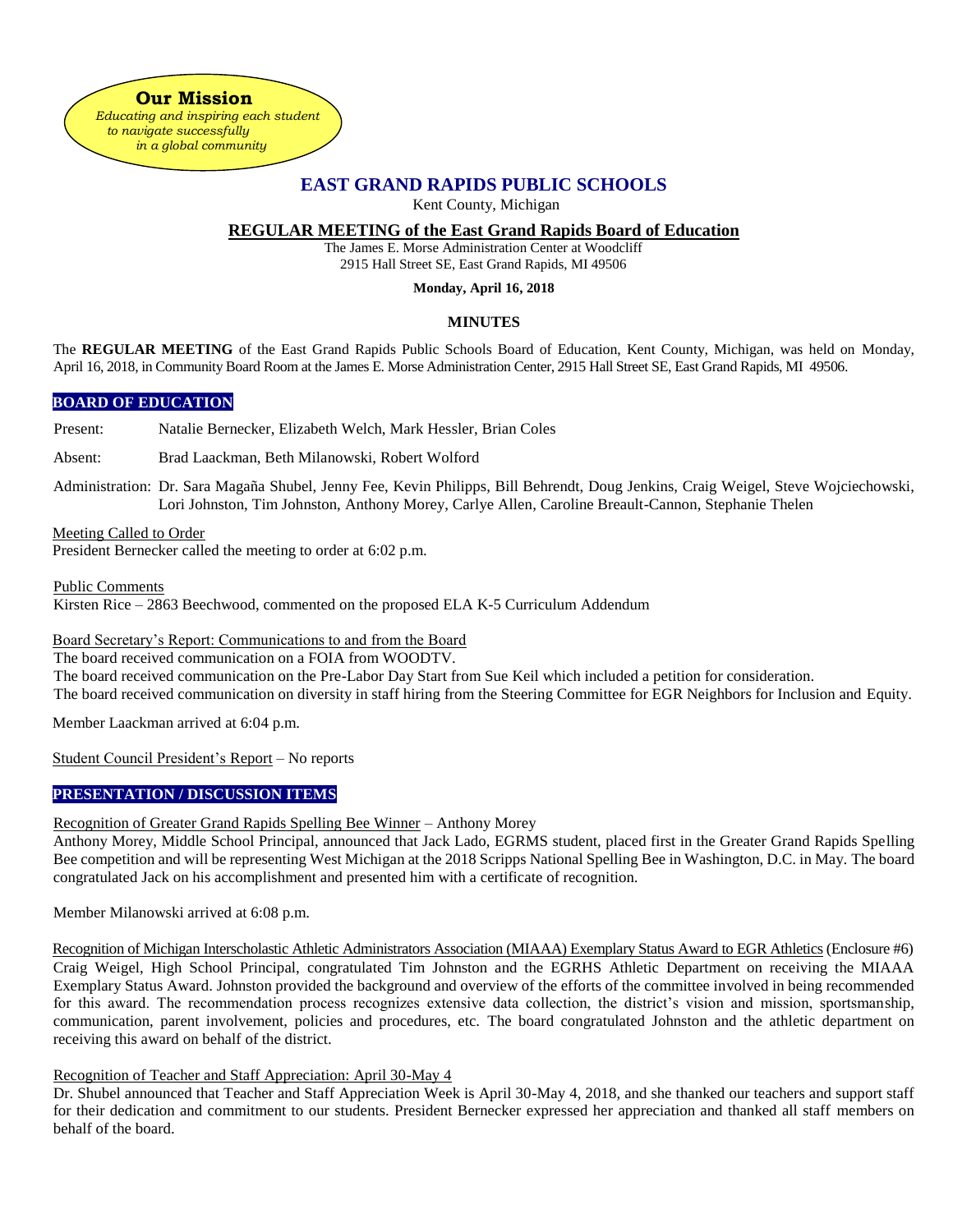BOARD OF EDUCATION April 16, 2018 Page 2

First Read of Revised Policies (Enclosure #8)

Dr. Shubel presented the policies that were reviewed by the Policy Review Committee as presented. A discussion was held among the board and these policies will be presented for approval at the May 14 board meeting.

#### ELA K-5 Curriculum Addendum (Enclosure #9)

Jenny Fee, Assistant Superintendent of Instruction; and Carlye Allen, Wealthy Elementary Principal, presented on the proposed EKA K-5 Curriculum Addendum. The background for the proposal was shared and a detailed overview was provided. A discussion was held among the board. The proposal will be presented to the board for approval at the May 14 board meeting.

### **ACTION ITEMS - CONSENT AGENDA**

Background: In order to save time during the meeting, we are using a Consent Agenda. Items in the Consent Agenda include those that are routine or have been previously discussed by the Board of Education. Any board member may request to have any item removed for a separate discussion and vote.

Recommendation: Motion to approve the items in the Consent Agenda, Numbers 10-15.

Approval of Minutes of REGULAR Meeting of 3/12/2018 (Enclosure #10) Approval of Minutes of SPECIAL Meeting of 3/26/2018 (Enclosure #11) Approval of Minutes of SPECIAL Meeting of 04/10/2018 (Enclosure #12) Approval of Payment of Bills – March 2018 (Enclosure #13) Approval of Elementary Science Curriculum Proposal (Enclosure #14) Acceptance of Grants from the East Grand Rapids Schools Foundation (Enclosure #15)

Member Hessler moved to approve Consent Agenda items 10-15. Member Welch seconded the motion. Motion passed 6-0.

## **ADMINISTRATIVE REPORTS**

#### **Superintendent**

Dr. Shubel reported that she is looking forward to supporting our high school students at the We The People National Competition in Washington, D.C. and will keep the board updated on their progress. She encouraged everyone to attend the EGR Schools Foundation *Sip and Support* fundraiser on Saturday, April 21.

#### Assistant Superintendent of Business

Kevin Philipps shared an overview of the School Aid Fund budget proposals comparing the Governor's, House, and Senate proposals. The estimated financial impact on EGRPS will result in a positive impact of approximately \$215 per-pupil. A discussion was held among the board.

Philipps reported on the 2018-2019 health care rates reflecting a 2.5% increase to premiums across the West Michigan Health Insurance Pool (WMHIP). The average increase is around 4.3%. The Finance Committee reviewed options on scheduling the increases and supports the recommendation of the 6/12 month option which will allow participants in the pool to benefit from a cap on the increase starting January 1. He shared information on MESSA rates as a comparison.

#### Assistant Superintendent of Instruction

Jenny Fee reported that the High School First Robotics Team competed this past weekend and will attend the State Competition again this year and wished them well in the upcoming competition.

#### Board Member Reports

*Communications Committee –* No reports. *Facilities Committee –* No reports. *Finance Committee –* No reports. *Joint Facilities Committee –* Member Bernecker reported that the next meeting is scheduled for May 7. *Personnel Committee –* No reports. *Policy Review Committee –* No reports. *Legislative Liaison Committee* – Member Welch reported that a Town Hall meeting will be held in the fall with primary election candidates.

### Liaisons

*EGR Schools Foundation–*Member Bernecker reported on the *Sip and Support* fundraiser, EGRNow! campaign, and the approval of Foundation grants. *Community Action Council –* No reports.

*Leadership & Youth Development (LYD)* – Member Milanowski reported that current programs are moving forward, and a membership drive will be held next month for board involvement.

*Parks & Recreation* – No reports.